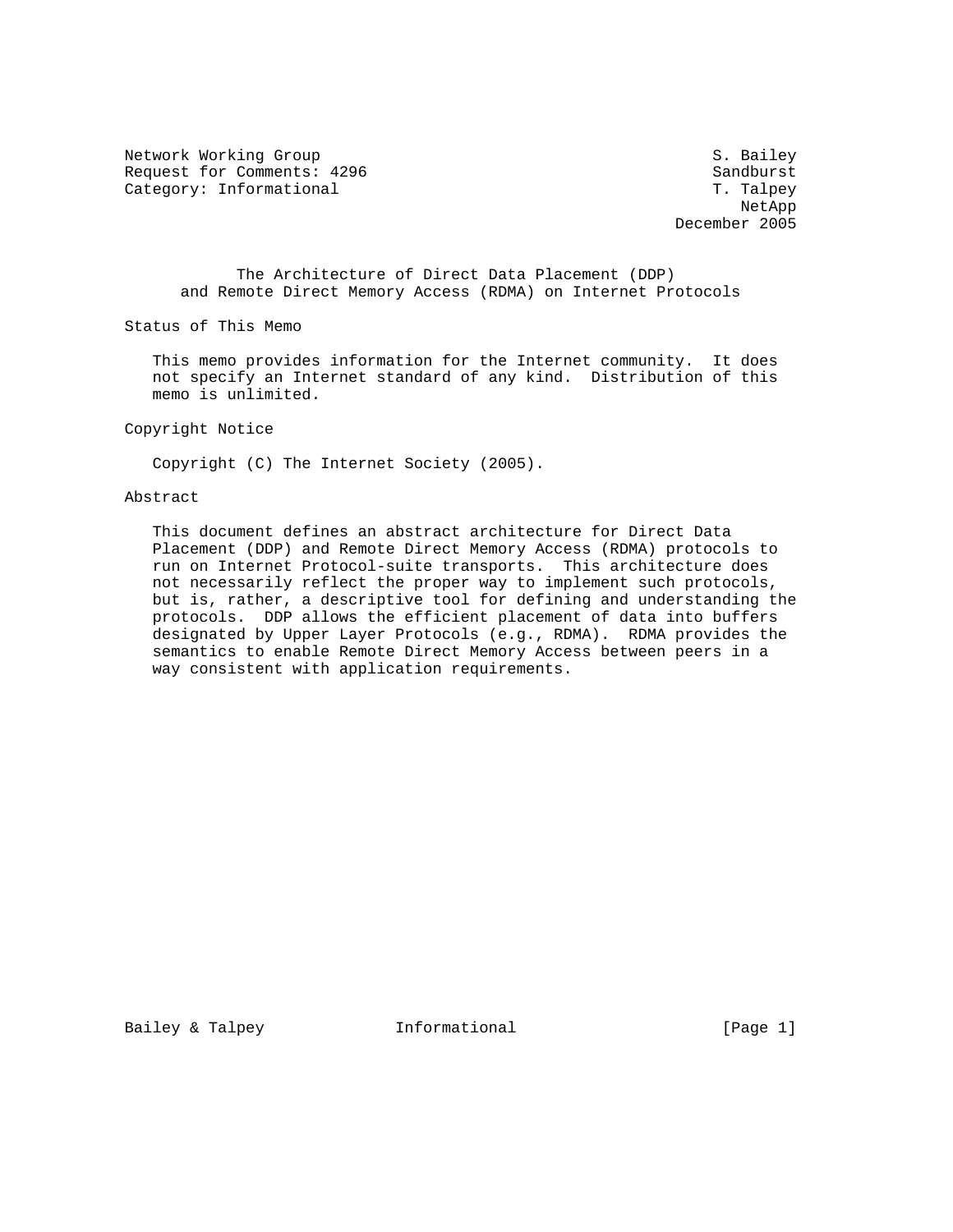## Table of Contents

|  | 2.1. Direct Data Placement (DDP) Protocol Architecture 4         |  |
|--|------------------------------------------------------------------|--|
|  |                                                                  |  |
|  |                                                                  |  |
|  | 2.1.3. Transport Characteristics in DDP 10                       |  |
|  | 2.2. Remote Direct Memory Access (RDMA) Protocol Architecture 12 |  |
|  |                                                                  |  |
|  | 2.2.2. Transport Characteristics in RDMA 16                      |  |
|  |                                                                  |  |
|  |                                                                  |  |
|  |                                                                  |  |
|  |                                                                  |  |
|  |                                                                  |  |

#### 1. Introduction

 This document defines an abstract architecture for Direct Data Placement (DDP) and Remote Direct Memory Access (RDMA) protocols to run on Internet Protocol-suite transports. This architecture does not necessarily reflect the proper way to implement such protocols, but is, rather, a descriptive tool for defining and understanding the protocols. This document uses C language notation as a shorthand to describe the architectural elements of DDP and RDMA protocols. The choice of C notation is not intended to describe concrete protocols or programming interfaces.

 The first part of the document describes the architecture of DDP protocols, including what assumptions are made about the transports on which DDP is built. The second part describes the architecture of RDMA protocols layered on top of DDP.

## 1.1. Terminology

 Before introducing the protocols, certain definitions will be useful to guide discussion:

- o Placement writing to a data buffer.
- o Operation a protocol message, or sequence of messages, which provide an architectural semantic, such as reading or writing of a data buffer.

Bailey & Talpey **Informational** [Page 2]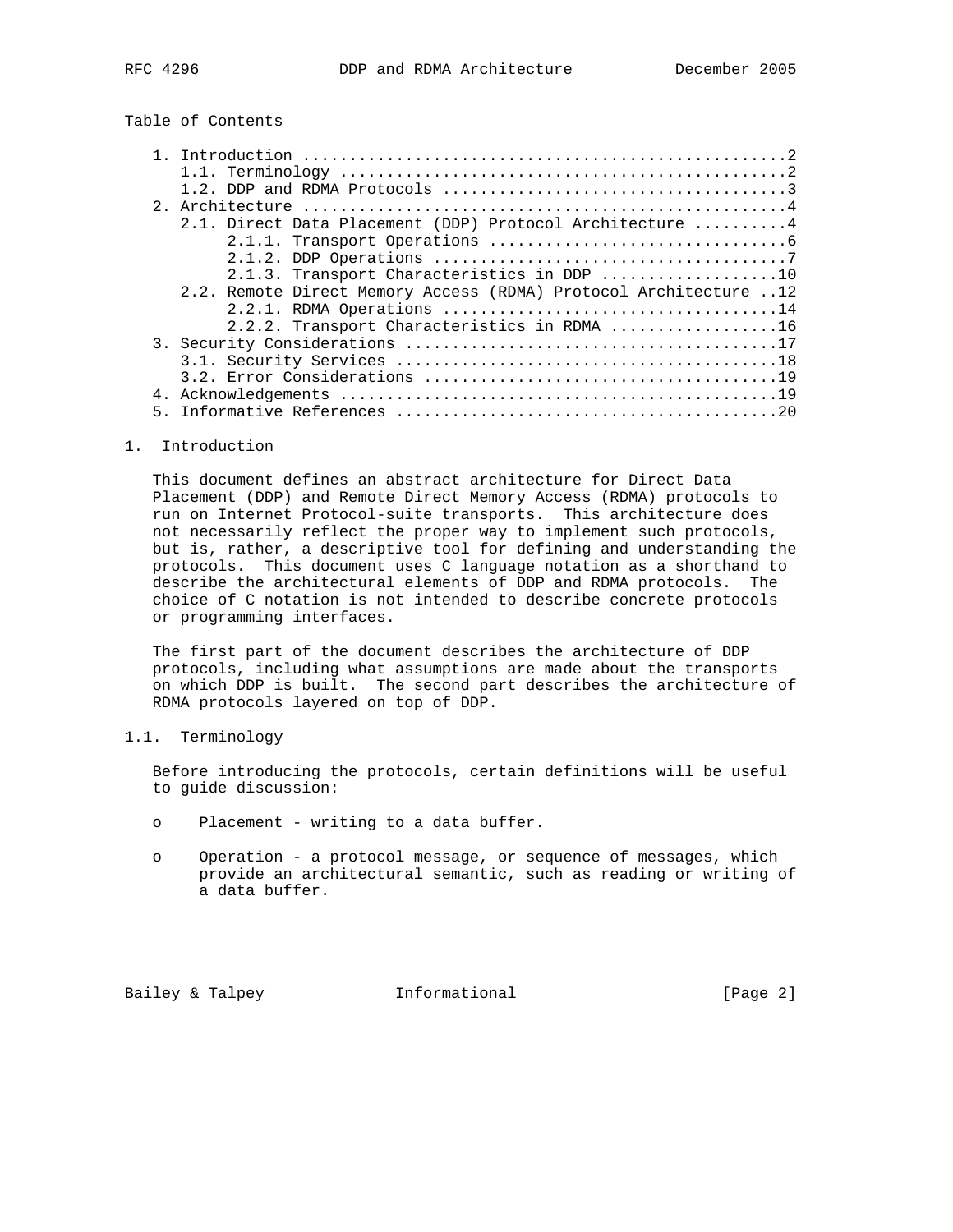- o Delivery informing any Upper Layer or application that a particular message is available for use. Therefore, delivery may be viewed as the "control" signal associated with a unit of data. Note that the order of delivery is defined more strictly than it is for placement.
- o Completion informing any Upper Layer or application that a particular operation has finished. A completion, for instance, may require the delivery of several messages, or it may also reflect that some local processing has finished.
- o Data Sink the peer on which any placement occurs.
- o Data Source the peer from which the placed data originates.
- o Steering Tag a "handle" used to identify the buffer that is the target of placement. A "tagged" message is one that references such a handle.
- o RDMA Write an Operation that places data from a local data buffer to a remote data buffer specified by a Steering Tag.
- o RDMA Read an Operation that places data to a local data buffer specified by a Steering Tag from a remote data buffer specified by another Steering Tag.
- o Send an Operation that places data from a local data buffer to a remote data buffer of the data sink's choice. Therefore, sends are "untagged".

1.2. DDP and RDMA Protocols

 The goal of the DDP protocol is to allow the efficient placement of data into buffers designated by protocols layered above DDP (e.g., RDMA). This is described in detail in [ROM]. Efficiency may be characterized by the minimization of the number of transfers of the data over the receiver's system buses.

 The goal of the RDMA protocol is to provide the semantics to enable Remote Direct Memory Access between peers in a way consistent with application requirements. The RDMA protocol provides facilities immediately useful to existing and future networking, storage, and other application protocols. [FCVI, IB, MYR, SDP, SRVNET, VI]

 The DDP and RDMA protocols work together to achieve their respective goals. DDP provides facilities to safely steer payloads to specific buffers at the Data Sink. RDMA provides facilities to Upper Layers for identifying these buffers, controlling the transfer of data

Bailey & Talpey **Informational** [Page 3]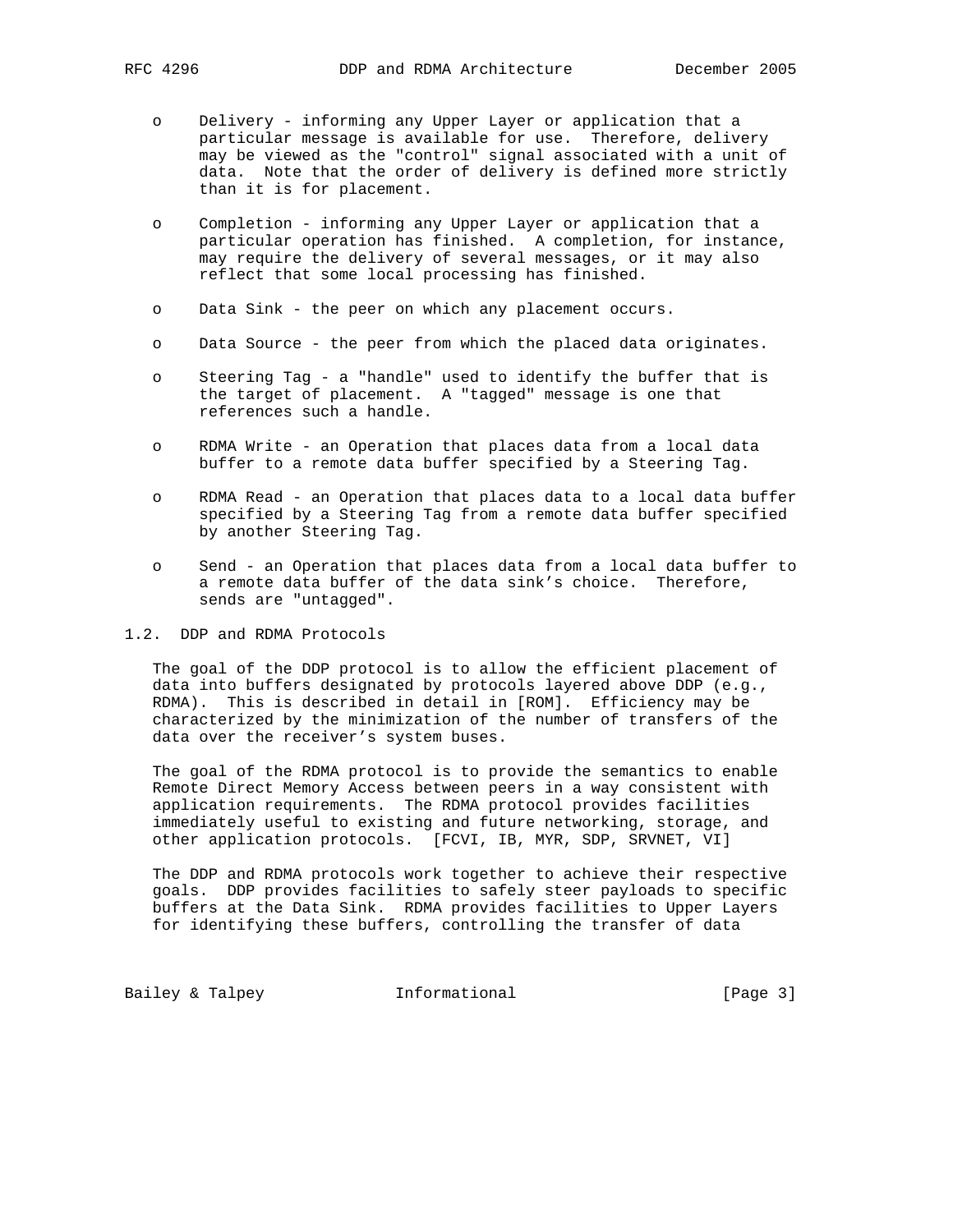between peers' buffers, supporting authorized bidirectional transfer between buffers, and signalling completion. Upper Layer Protocols that do not require the features of RDMA may be layered directly on top of DDP.

 The DDP and RDMA protocols are transport independent. The following figure shows the relationship between RDMA, DDP, Upper Layer Protocols, and Transport.

| Upper Layer Protocol |
|----------------------|
| RDMA                 |
| <b>DDP</b>           |
| Transport            |

2. Architecture

 The Architecture section is presented in two parts: Direct Data Placement Protocol architecture and Remote Direct Memory Access Protocol architecture.

## 2.1. Direct Data Placement (DDP) Protocol Architecture

 The central idea of general-purpose DDP is that a data sender will supplement the data it sends with placement information that allows the receiver's network interface to place the data directly at its final destination without any copying. DDP can be used to steer received data to its final destination, without requiring layer specific behavior for each different layer. Data sent with such DDP information is said to be 'tagged'.

 The central components of the DDP architecture are the 'buffer', which is an object with beginning and ending addresses, and a method (set()), which sets the value of an octet at an address. In many cases, a buffer corresponds directly to a portion of host user memory. However, DDP does not depend on this; a buffer could be a disk file, or anything else that can be viewed as an addressable collection of octets. Abstractly, a buffer provides the interface:

|               | typedef struct {       |                             |  |
|---------------|------------------------|-----------------------------|--|
|               | const address t start; |                             |  |
|               | const address t end;   |                             |  |
| void          |                        | set(address t a, data t v); |  |
| ddp buffer t; |                        |                             |  |

Bailey & Talpey **Informational** [Page 4]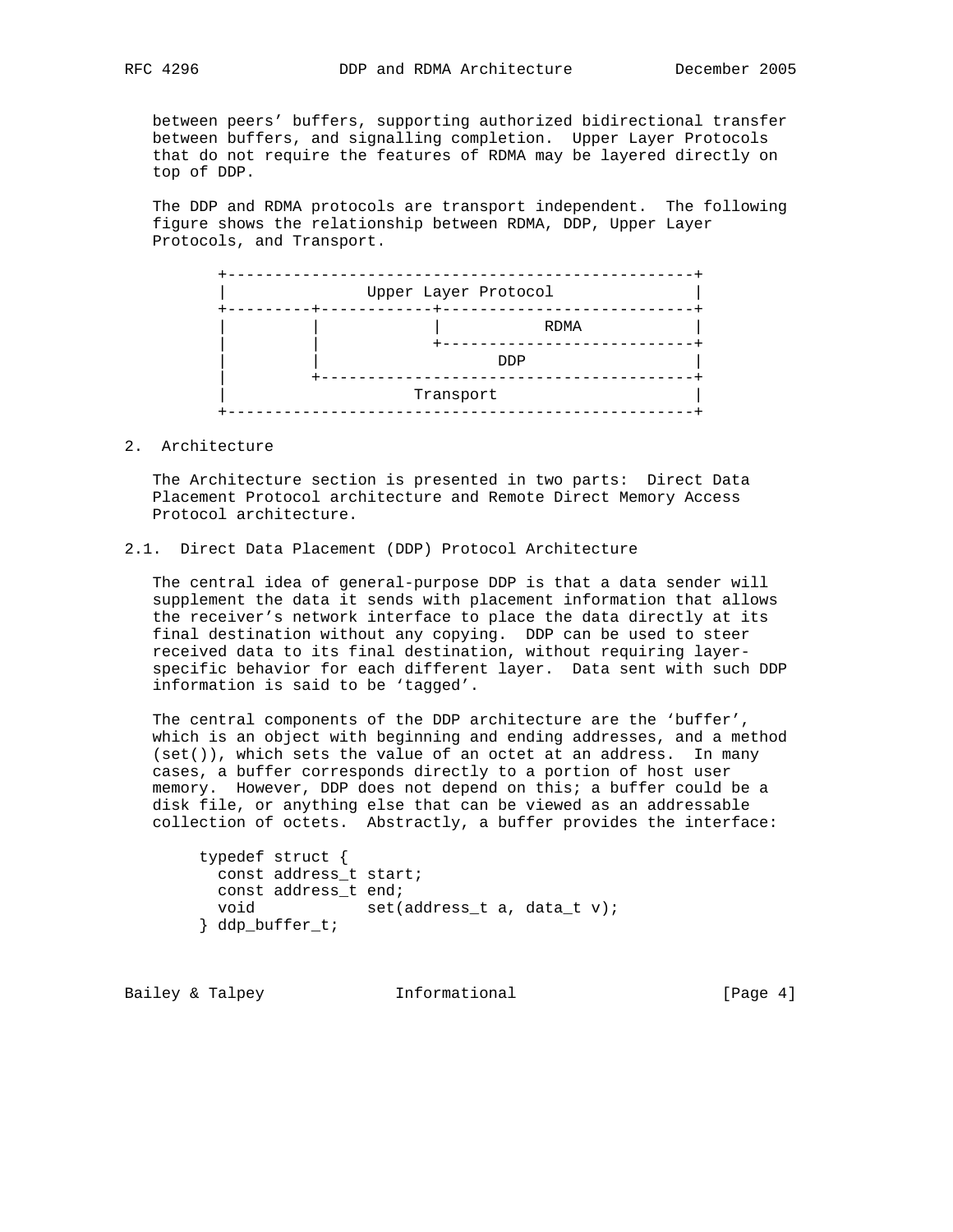address\_t

a reference to local memory

data\_t

an octet data value.

The protocol layering and in-line data flow of DDP is:

 DDP Client Protocol (e.g., RDMA or Upper Layer Protocol) | ^ untagged messages | | untagged message delivery tagged messages | | tagged message delivery  $\mathbf{v}$  |  $\mathbf{v}$  |  $\mathbf{v}$  |  $\mathbf{v}$  DDP+---> data placement ^ | transport messages v Transport (e.g., SCTP, DCCP, framed TCP) ^ | IP datagrams v . . .

 In addition to in-line data flow, the client protocol registers buffers with DDP, and DDP performs buffer update (set()) operations as a result of receiving tagged messages.

 DDP messages may be split into multiple, smaller DDP messages, each in a separate transport message. However, if the transport is unreliable or unordered, messages split across transport messages may or may not provide useful behavior, in the same way as splitting arbitrary Upper Layer messages across unreliable or unordered transport messages may or may not provide useful behavior. In other words, the same considerations apply to building client protocols on different types of transports with or without the use of DDP.

Bailey & Talpey **Informational** [Page 5]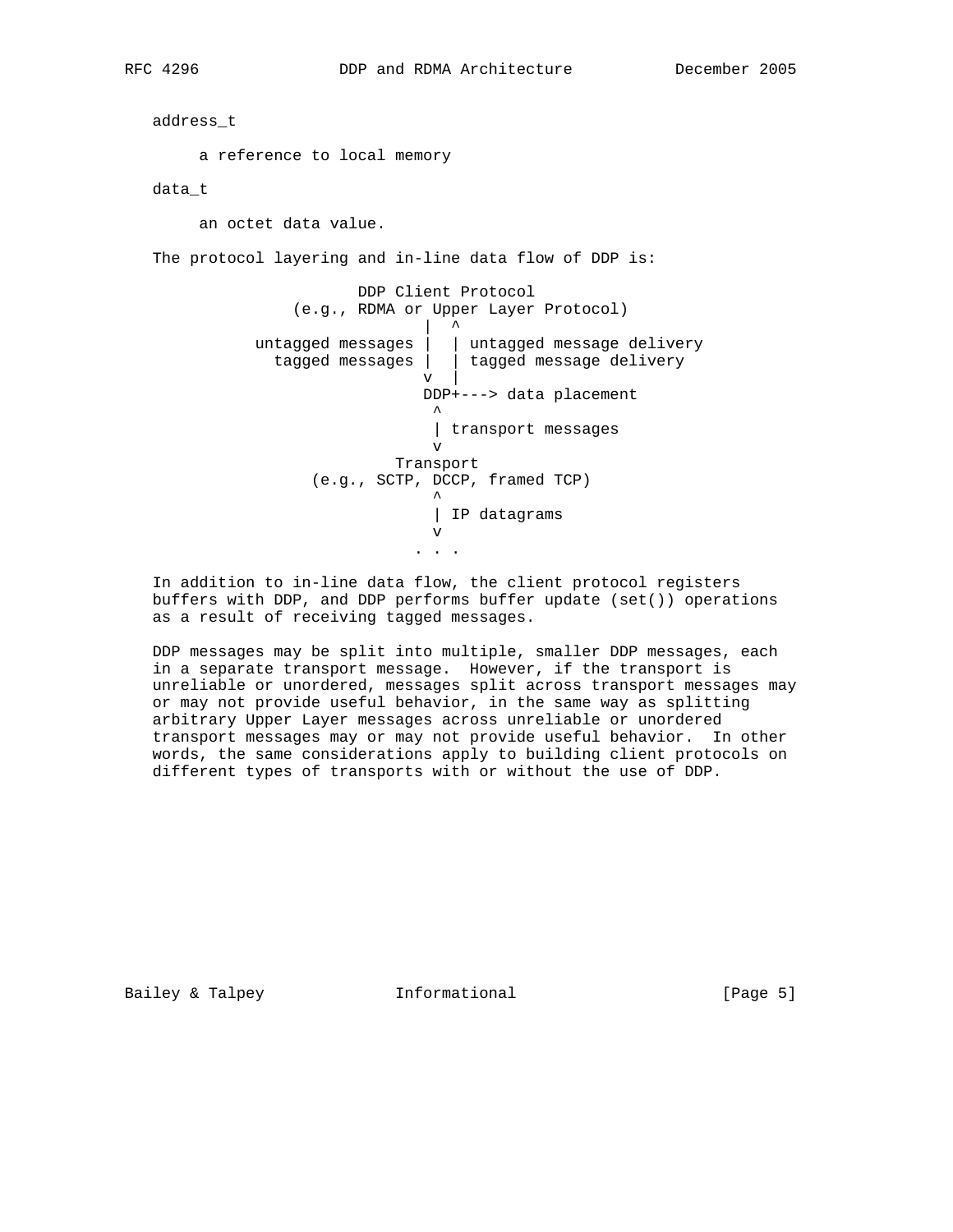A DDP message split across transport messages looks like:

DDP message: Transport messages:



 Although this picture suggests that DDP information is carried in line with the message payload, components of the DDP information may also be in transport-specific fields, or derived from transport specific control information if the transport permits.

## 2.1.1. Transport Operations

For the purposes of this architecture, the transport provides:

 void xpt\_send(socket\_t s, message\_t m); message\_t xpt\_recv(socket\_t s); msize\_t xpt\_max\_msize(socket\_t s);

#### socket\_t

 a transport address, including IP addresses, ports and other transport-specific identifiers.

#### message\_t

a string of octets.

Bailey & Talpey **Informational** [Page 6]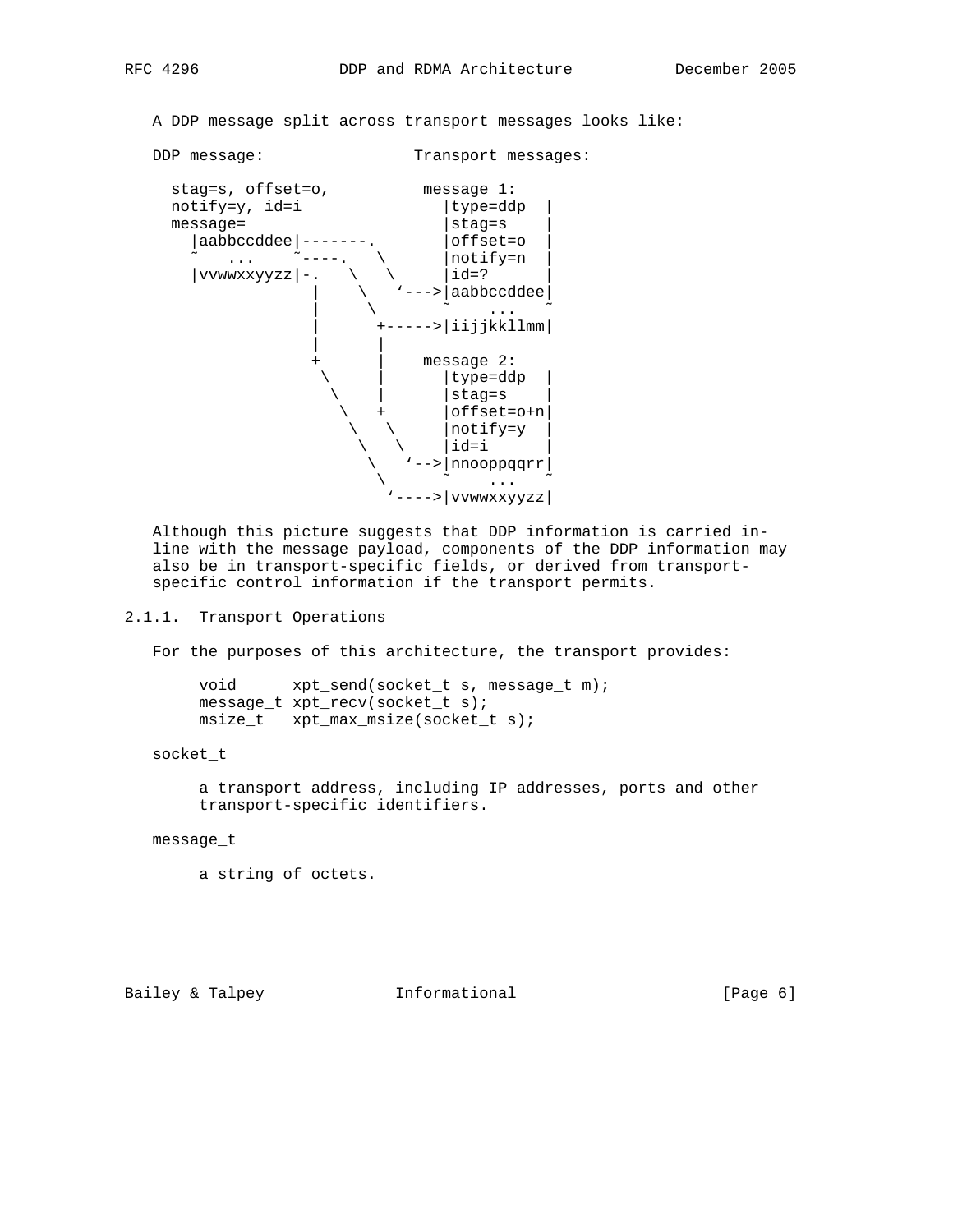msize\_t (scalar)

a message size.

xpt\_send(socket\_t s, message\_t m)

send a transport message.

xpt\_recv(socket\_t s)

receive a transport message.

xpt\_max\_msize(socket\_t s)

 get the current maximum transport message size. Corresponds, roughly, to the current path Maximum Transfer Unit (PMTU), adjusted by underlying protocol overheads.

 Real implementations of xpt\_send() and xpt\_recv() typically return error indications, but that is not relevant to this architecture.

2.1.2. DDP Operations

The DDP layer provides:

| void<br>void | ddp send(socket t s, message t m);<br>ddp_send_ddp(socket_t s, message_t m, ddp_addr_t d, |
|--------------|-------------------------------------------------------------------------------------------|
|              | ddp notify $t$ n);                                                                        |
| void         | ddp_post_recv(socket_t s, bdesc_t b);                                                     |
|              | ddp_ind_t ddp_recv(socket_t s);                                                           |
| bdesc t      | ddp_register(socket_t s, ddp_buffer_t b);                                                 |
| void         | ddp_deregister(bhand_t bh);                                                               |
| msizes t     | ddp max msizes(socket t s);                                                               |

## ddp\_addr\_t

the buffer address portion of a tagged message:

 typedef struct { stag\_t stag; address\_t offset; } ddp\_addr\_t;

stag\_t (scalar)

 a Steering Tag. A stag\_t identifies the destination buffer for tagged messages. stag\_ts are generated when the buffer is registered, communicated to the sender by some client protocol

Bailey & Talpey **Informational** [Page 7]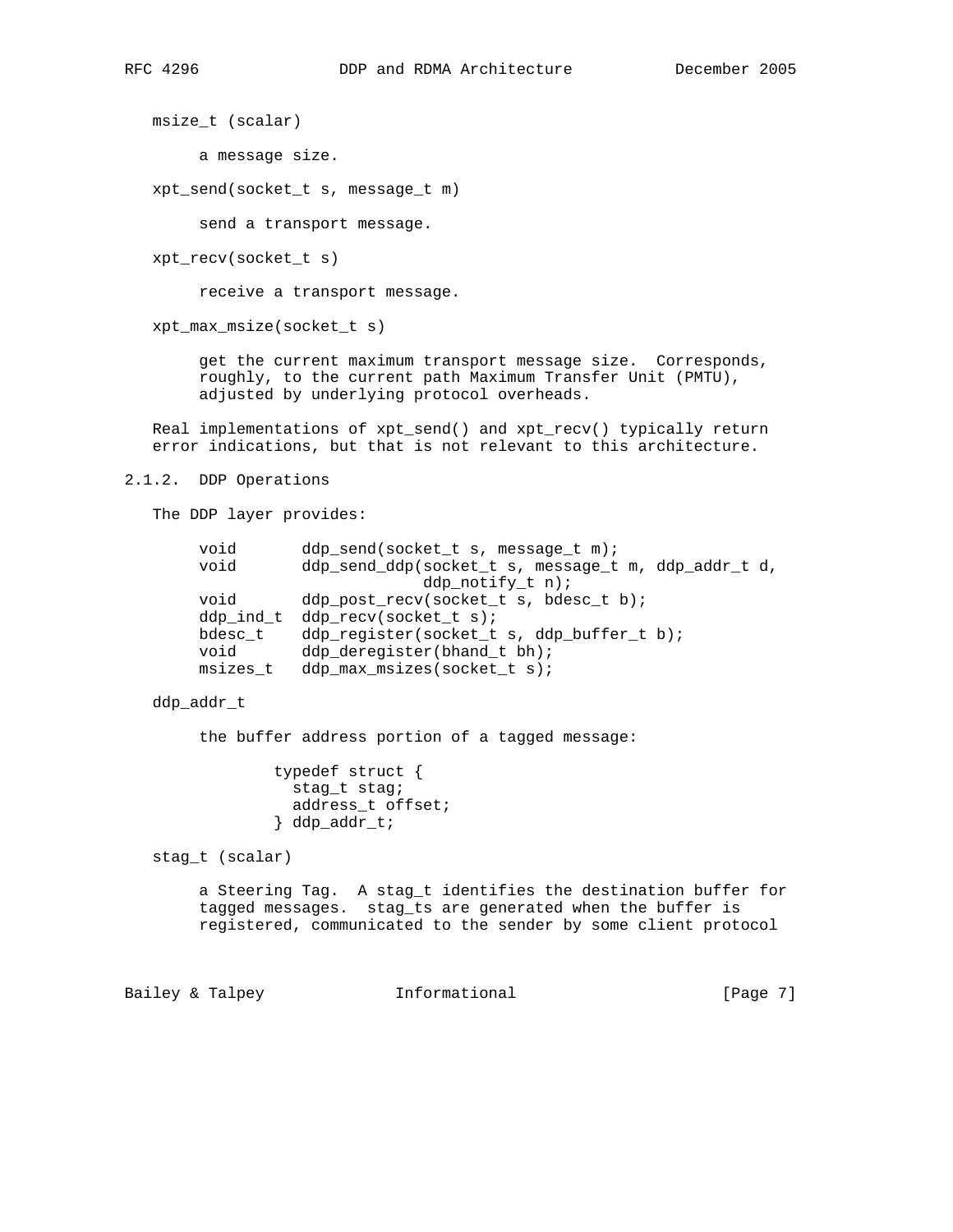convention and inserted in DDP messages. stag\_t values in this DDP architecture are assumed to be completely opaque to the client protocol, and implementation-dependent. However, particular implementations, such as DDP on a multicast transport (see below), may provide the buffer holder some control in selecting stag\_ts.

ddp\_notify\_t

 the notification portion of a DDP message, used to signal that the message represents the final fragment of a multi-segmented DDP message:

```
 typedef struct {
 boolean_t notify;
  ddp_msg_id_t i;
} ddp_notify_t;
```
ddp\_msg\_id\_t (scalar)

 a DDP message identifier. msg\_id\_ts are chosen by the DDP message receiver (buffer holder), communicated to the sender by some client protocol convention and inserted in DDP messages. Whether a message reception indication is requested for a DDP message is a matter of client protocol convention. Unlike stag\_ts, the structure of msg\_id\_ts is opaque to DDP, and therefore, it is completely in the hands of the client protocol.

## bdesc\_t

a description of a registered buffer:

 typedef struct { bhand t bh; ddp\_addr\_t a; } bdesc\_t;

 'a.offset' is the starting offset of the registered buffer, which may have no relationship to the 'start' or 'end' addresses of that buffer. However, particular implementations, such as DDP on a multicast transport (see below), may allow some client protocol control over the starting offset.

#### bhand\_t

an opaque buffer handle used to deregister a buffer.

Bailey & Talpey **Informational** [Page 8]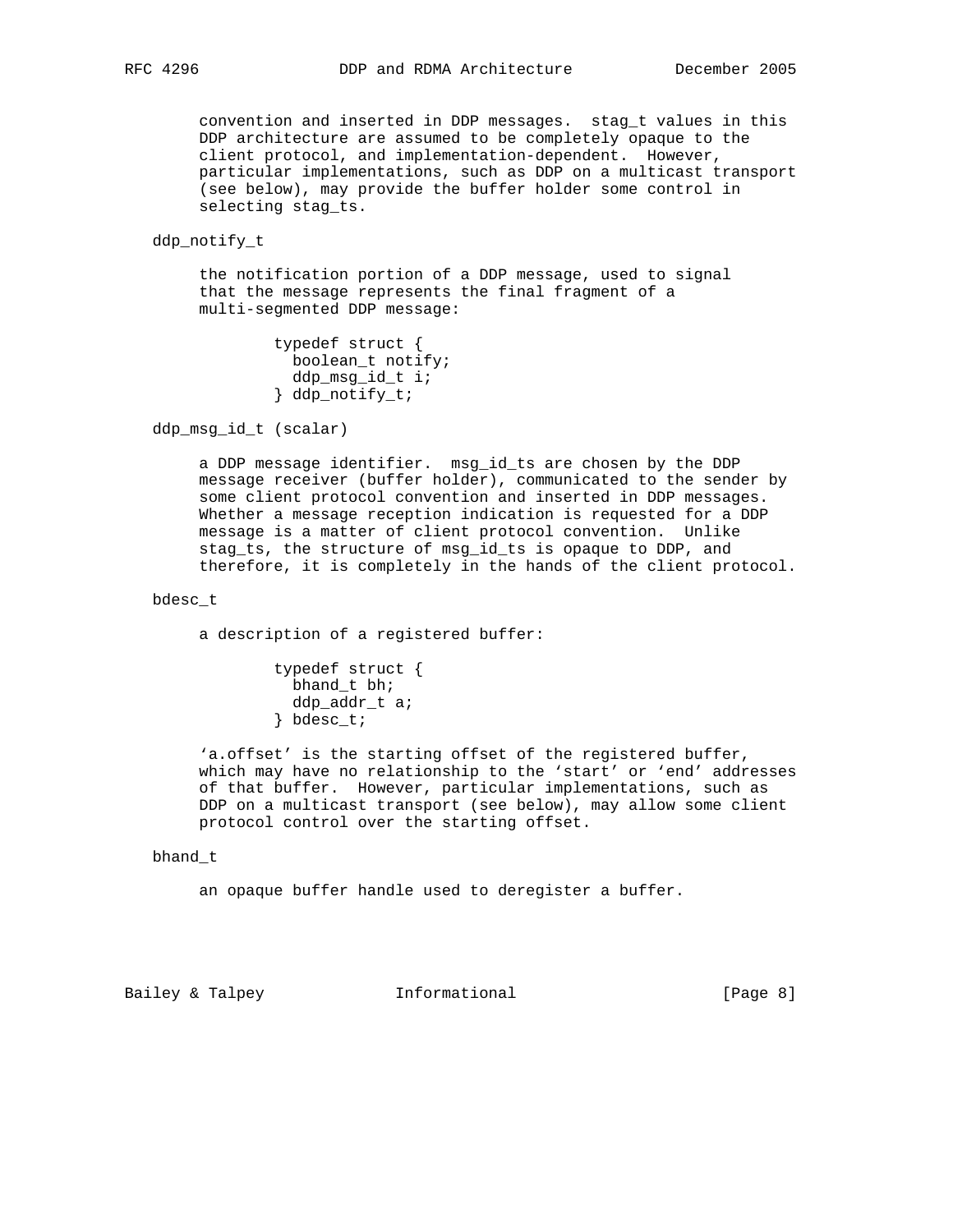recv\_message\_t

a description of a completed untagged receive buffer:

 typedef struct { bdesc\_t b; length\_t l; } recv\_message\_t;

#### ddp\_ind\_t

 an untagged message, a tagged message reception indication, or a tagged message reception error:

```
 typedef union {
 recv_message_t m;
 ddp_msg_id_t i;
 ddp_err_t e;
} ddp_ind_t;
```
## ddp\_err\_t

 indicates an error while receiving a tagged message, typically 'offset' out of bounds, or 'stag' is not registered to the socket.

## msizes\_t

 The maximum untagged and tagged messages that fit in a single transport message:

```
 typedef struct {
 msize_t max_untagged;
 msize_t max_tagged;
} msizes_t;
```
ddp\_send(socket\_t s, message\_t m)

send an untagged message.

ddp\_send\_ddp(socket\_t s, message\_t m, ddp\_addr\_t d, ddp\_notify\_t n)

send a tagged message to remote buffer address d.

Bailey & Talpey **Informational** [Page 9]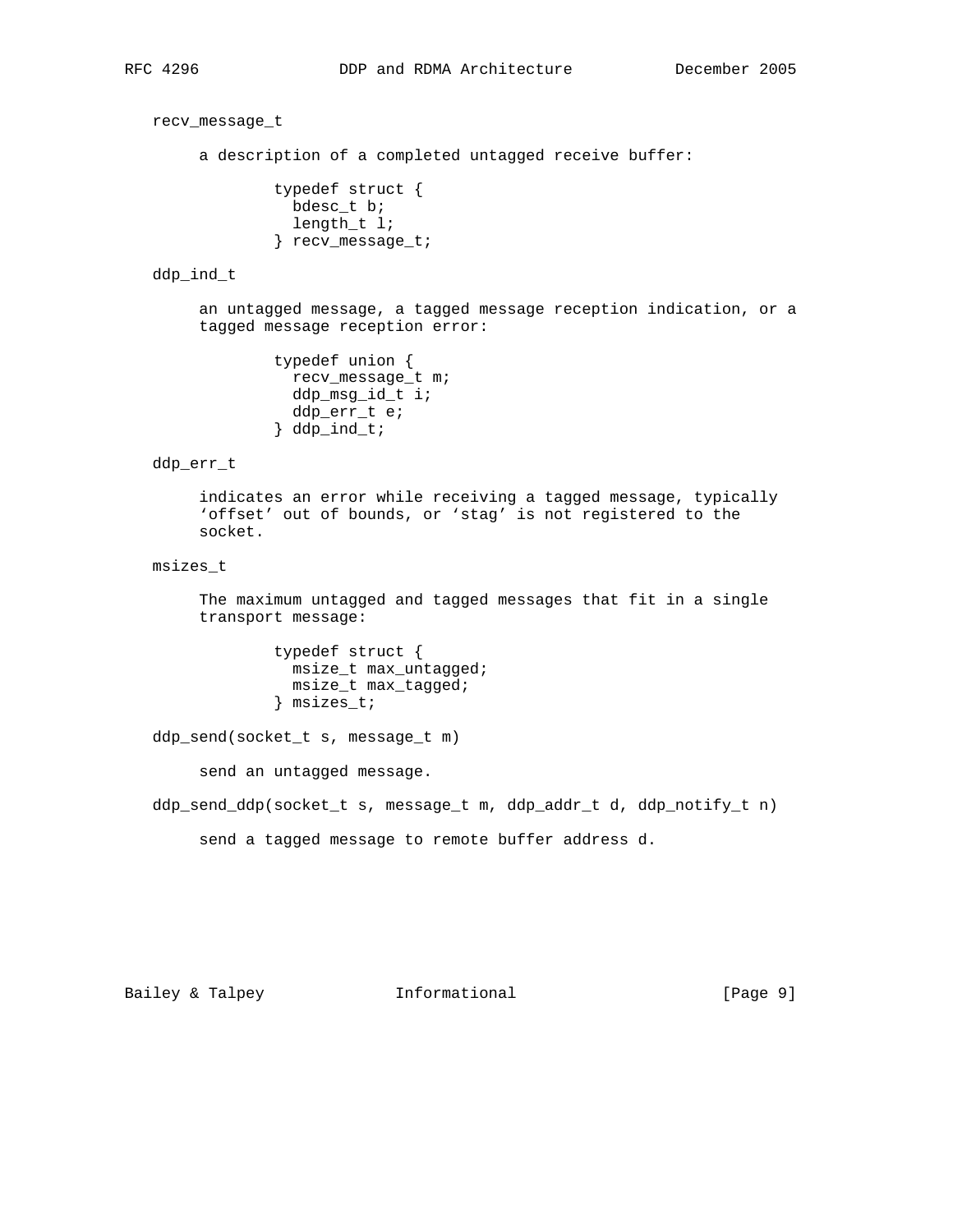ddp\_post\_recv(socket\_t s, bdesc\_t b)

 post a registered buffer to accept a single received untagged message. Each buffer is returned to the caller in a ddp\_recv() untagged message reception indication, in the order in which it was posted. The same buffer may be enabled on multiple sockets; receipt of an untagged message into the buffer from any of these sockets unposts the buffer from all sockets.

ddp\_recv(socket\_t s)

 get the next received untagged message, tagged message reception indication, or tagged message error.

ddp\_register(socket\_t s, ddp\_buffer\_t b)

 register a buffer for DDP on a socket. The same buffer may be registered multiple times on the same or different sockets. The same buffer registered on different sockets may result in a common registration. Different buffers may also refer to portions of the same underlying addressable object (buffer aliasing).

ddp\_deregister(bhand\_t bh)

remove a registration from a buffer.

ddp max msizes(socket t s)

 get the current maximum untagged and tagged message sizes that will fit in a single transport message.

2.1.3. Transport Characteristics in DDP

 Certain characteristics of the transport on which DDP is mapped determine the nature of the service provided to client protocols. Fundamentally, the characteristics of the transport will not be changed by the presence of DDP. The choice of transport is therefore driven not by DDP, but by the requirements of the Upper Layer, and employing the DDP service.

Specifically, transports are:

- o reliable or unreliable,
- o ordered or unordered,
- o single source or multisource,

Bailey & Talpey **Informational** [Page 10]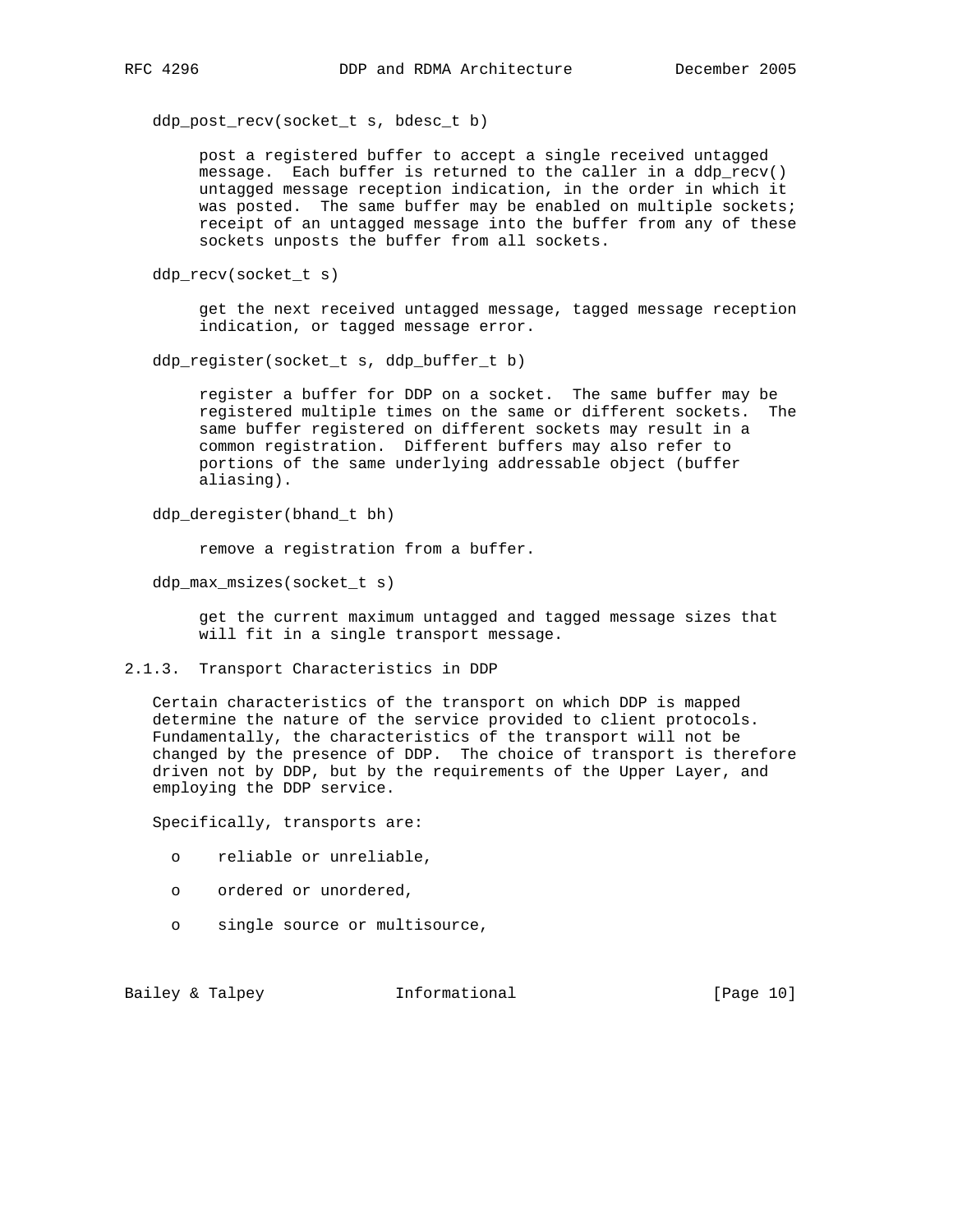o single destination or multidestination (multicast or anycast).

 Some transports support several combinations of these characteristics. For example, SCTP [SCTP] is reliable, single source, single destination (point-to-point) and supports both ordered and unordered modes.

 DDP messages carried by transport are framed for processing by the receiver, and may be further protected for integrity or privacy in accordance with the transport capabilities. DDP does not provide such functions.

 In general, transport characteristics equally affect transport and DDP message delivery. However, there are several issues specific to DDP messages.

 A key component of DDP is how the following operations on the receiving side are ordered among themselves, and how they relate to corresponding operations on the sending side:

- o set()s,
- o untagged message reception indications, and
- o tagged message reception indications.

 These relationships depend upon the characteristics of the underlying transport in a way that is defined by the DDP protocol. For example, if the transport is unreliable and unordered, the DDP protocol might specify that the client protocol is subject to the consequences of transport messages being lost or duplicated, rather than requiring that different characteristics be presented to the client protocol.

 Buffer access must be implemented consistently across endpoint IP addresses on transports allowing multiple IP addresses per endpoint, for example, SCTP. In particular, the Steering Tag must be consistently scoped and must address the same buffer across all IP address associations belonging to the endpoint. Additionally, operation ordering relationships across IP addresses within an association (set(), get(), etc.) depend on the underlying transport. If the above consistency relationships cannot be maintained by a transport endpoint, then the endpoint is unsuitable for a DDP connection.

 Multidestination data delivery is a transport characteristic that may require specific consideration in a DDP protocol. As mentioned above, the basic DDP model assumes that buffer address values returned by ddp\_register() are opaque to the client protocol, and can

Bailey & Talpey **Informational** [Page 11]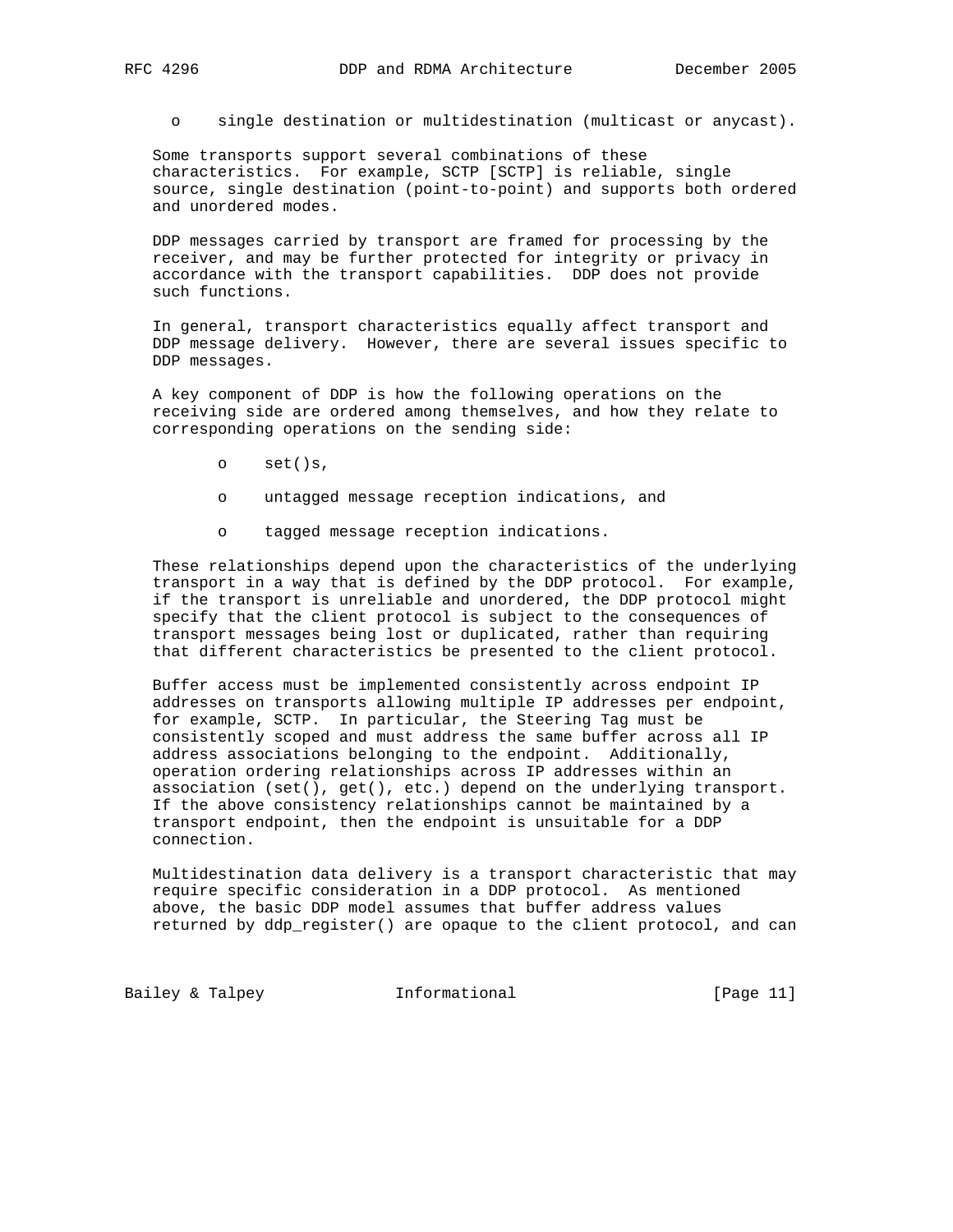be implementation dependent. The most natural way to map DDP to a multidestination transport is to require that all receivers produce the same buffer address when registering a multidestination destination buffer. Restriction of the DDP model to accommodate multiple destinations involves engineering tradeoffs comparable to those of providing non-DDP multidestination transport capability.

 A registered buffer is identified within DDP by its stag\_t, which in turn is associated with a socket. Therefore, this registration grants a capability to the DDP peer, and the socket (using the underlying properties of its chosen transport and possible security) identifies the peer and authenticates the stag\_t.

 The same buffer may be enabled by ddp\_post\_recv() on multiple sockets. In this case any ddp\_recv() untagged message reception indication may be provided on a different socket from that on which the buffer was posted. Such indications are not ordered among multiple DDP sockets.

When multiple sockets reference an untagged message reception buffer, local interfaces are responsible for managing the mechanisms of allocating posted buffers to received untagged messages, the handling of received untagged messages when no buffer is available, and of resource management among multiple sockets. Where underprovisioning of buffers on multiple sockets is allowed, mechanisms should be provided to manage buffer consumption on a per-socket or group of related sockets basis.

 Architecturally, therefore, DDP is a flexible and general paradigm that may be applied to any variety of transports. Implementations of DDP may, however, adapt themselves to these differences in ways appropriate to each transport. In all cases, the layering of DDP must continue to express the transport's underlying characteristics.

2.2. Remote Direct Memory Access (RDMA) Protocol Architecture

 Remote Direct Memory Access (RDMA) extends the capabilities of DDP with two primary functions.

 First, it adds the ability to read from buffers registered to a socket (RDMA Read). This allows a client protocol to perform arbitrary, bidirectional data movement without involving the remote client. When RDMA is implemented in hardware, arbitrary data movement can be performed without involving the remote host CPU at all.

Bailey & Talpey **Informational** [Page 12]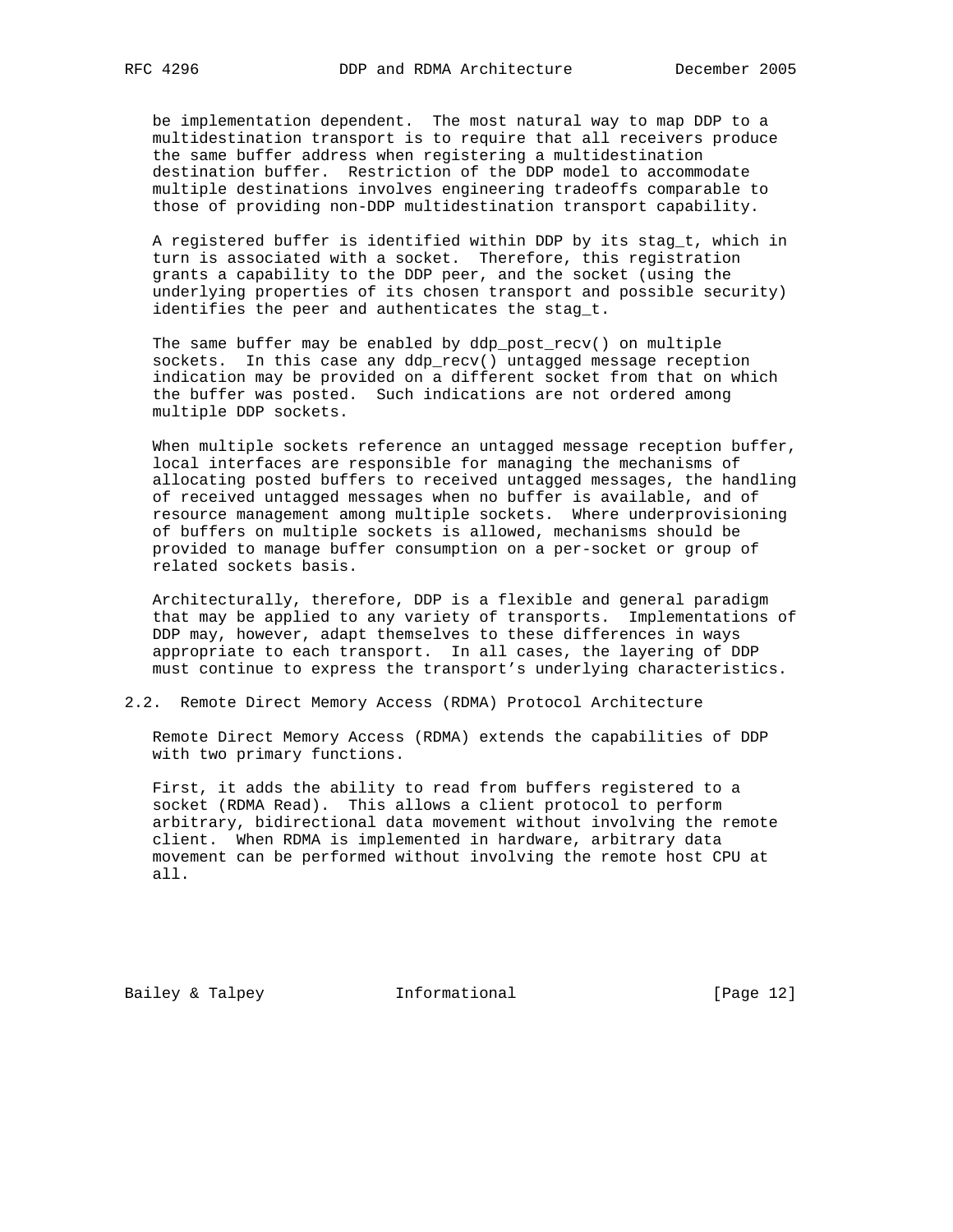In addition, RDMA specifies a transport-independent untagged message service (Send) with characteristics that are both very efficient to implement in hardware, and convenient for client protocols.

 The RDMA architecture is patterned after the traditional model for device programming, where the client requests an operation using Send-like actions (programmed I/O), the server performs the necessary data transfers for the operation (DMA reads and writes), and notifies the client of completion. The programmed I/O+DMA model efficiently supports a high degree of concurrency and flexibility for both the client and server, even when operations have a wide range of intrinsic latencies.

RDMA is layered as a client protocol on top of DDP:

 Client Protocol | ^ Sends | | Send reception indications RDMA Read Requests | | RDMA Read Completion indications RDMA Writes | | RDMA Write Completion indications  $\mathbf{v}$  | RDMA | ^ untagged messages | | untagged message delivery tagged messages | | tagged message delivery  $\mathbf{v}$  |  $\mathbf{v}$  DDP+---> data placement  $\mathcal{L}^{\mathcal{L}}$  and  $\mathcal{L}^{\mathcal{L}}$  and  $\mathcal{L}^{\mathcal{L}}$  and  $\mathcal{L}^{\mathcal{L}}$  | transport messages v . . .

 In addition to in-line data flow, read (get()) and update (set()) operations are performed on buffers registered with RDMA as a result of RDMA Read Requests and RDMA Writes, respectively.

 An RDMA 'buffer' extends a DDP buffer with a get() operation that retrieves the value of the octet at address 'a':

| typedef struct $\{$ |                                |
|---------------------|--------------------------------|
|                     | const address t start;         |
|                     | const address t end;           |
| void                | $set(address t a, data t v)$ ; |
| data t              | $qet(address t a)$ ;           |
| rdma_buffer_t;      |                                |

Bailey & Talpey **Informational** [Page 13]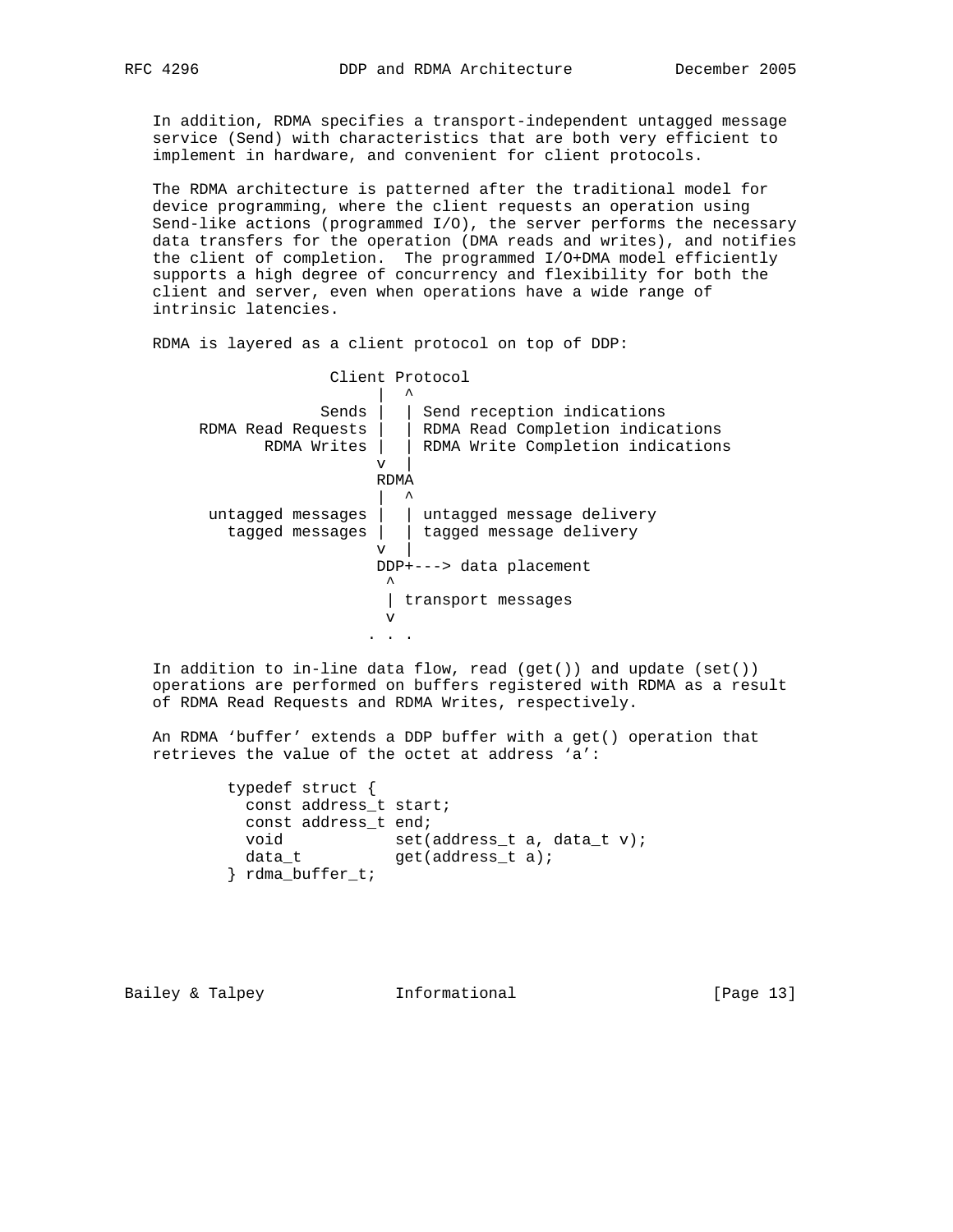# 2.2.1. RDMA Operations

The RDMA layer provides:

| void     | rdma_send(socket_t s, message_t m);                |
|----------|----------------------------------------------------|
| void     | rdma_write(socket_t s, message_t m, ddp_addr_t d,  |
|          | rdma notify $t$ n);                                |
| void     | rdma_read(socket_t s, ddp_addr_t s, ddp_addr_t d); |
| void     | rdma_post_recv(socket_t s, bdesc_t b);             |
|          | rdma_ind_t rdma_recv(socket_t s);                  |
| bdesc t  | rdma_register(socket_t s, rdma_buffer_t b,         |
|          | bmode $t$ mode);                                   |
| void     | rdma_deregister(bhand_t bh);                       |
| msizes t | rdma_max_msizes(socket_t s);                       |

 Although, for clarity, these data transfer interfaces are synchronous, rdma\_read() and possibly rdma\_send() (in the presence of Send flow control) can require an arbitrary amount of time to complete. To express the full concurrency and interleaving of RDMA data transfer, these interfaces should also be reentrant. For example, a client protocol may perform an rdma\_send(), while an rdma\_read() operation is in progress.

rdma\_notify\_t

 RDMA Write notification information, used to signal that the message represents the final fragment of a multi-segmented RDMA message:

> typedef struct { boolean\_t notify; rdma\_write\_id\_t i; } rdma\_notify\_t;

 identical in function to ddp\_notify\_t, except that the type rdma\_write\_id\_t may not be equivalent to ddp\_msg\_id\_t.

rdma\_write\_id\_t (scalar)

an RDMA Write identifier.

Bailey & Talpey **Informational** [Page 14]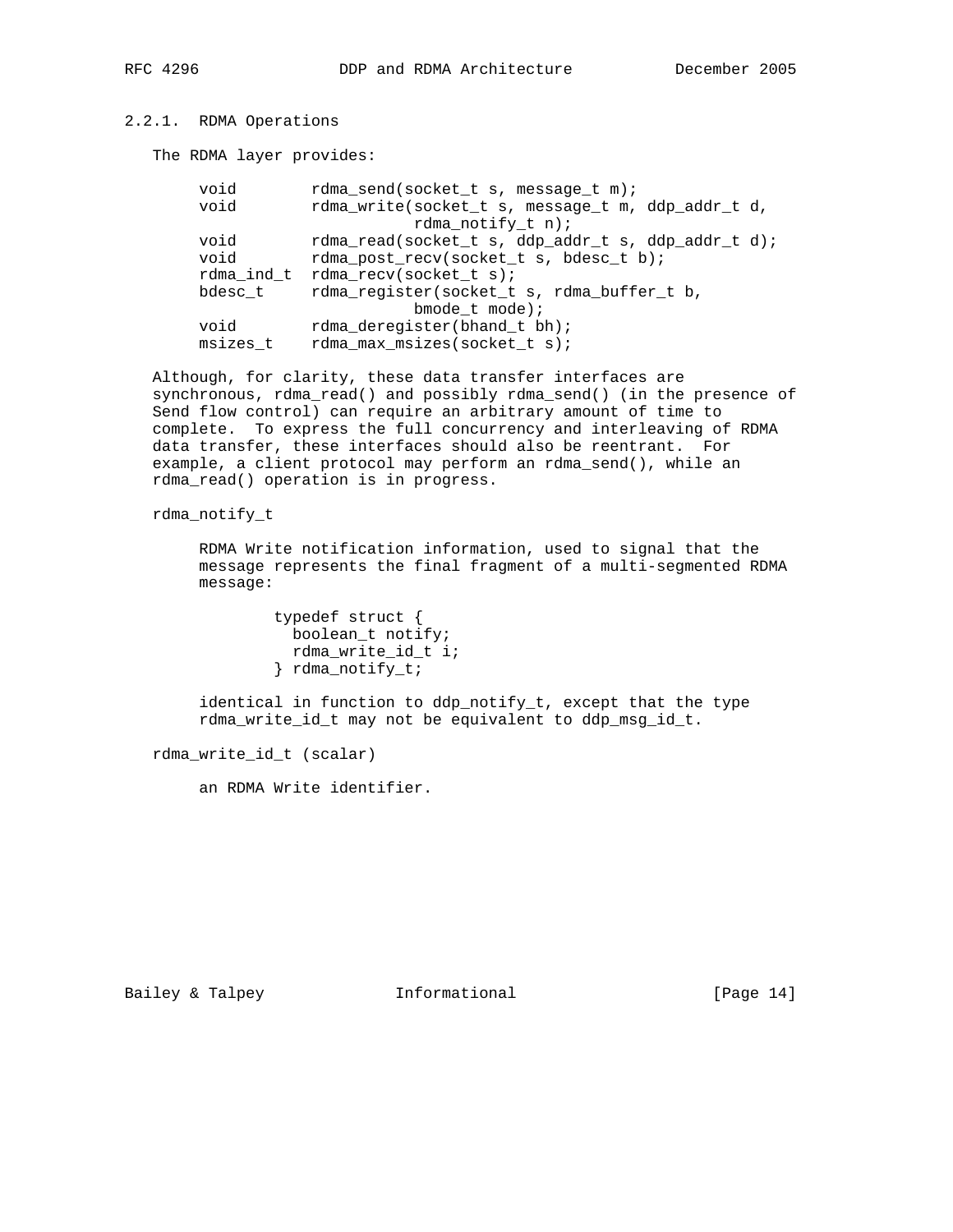rdma\_ind\_t

a Send message, or an RDMA error:

 typedef union { recv\_message\_t m; rdma\_err\_t e; } rdma\_ind\_t;

#### rdma\_err\_t

 an RDMA protocol error indication. RDMA errors include buffer addressing errors corresponding to ddp\_err\_ts, and buffer protection violations (e.g., RDMA Writing a buffer only registered for reading).

## bmode\_t

 buffer registration mode (permissions). Any combination of permitting RDMA Read (BMODE\_READ) and RDMA Write (BMODE\_WRITE) operations.

rdma\_send(socket\_t s, message\_t m)

 send a message, delivering it to the next untagged RDMA buffer at the remote peer.

rdma\_write(socket\_t s, message\_t m, ddp\_addr\_t d, rdma\_notify\_t n)

RDMA Write to remote buffer address d.

rdma\_read(socket\_t s, ddp\_addr\_t s, length\_t l, ddp\_addr\_t d)

 RDMA Read l octets from remote buffer address s to local buffer address d.

rdma\_post\_recv(socket\_t s, bdesc\_t b)

 post a registered buffer to accept a single Send message, to be filled and returned in-order to a subsequent caller of rdma\_recv(). As with DDP, buffers may be enabled on multiple sockets, in which case ordering guarantees are relaxed. Also as with DDP, local interfaces must manage the mechanisms of allocation and management of buffers posted to multiple sockets.

Bailey & Talpey **Informational** [Page 15]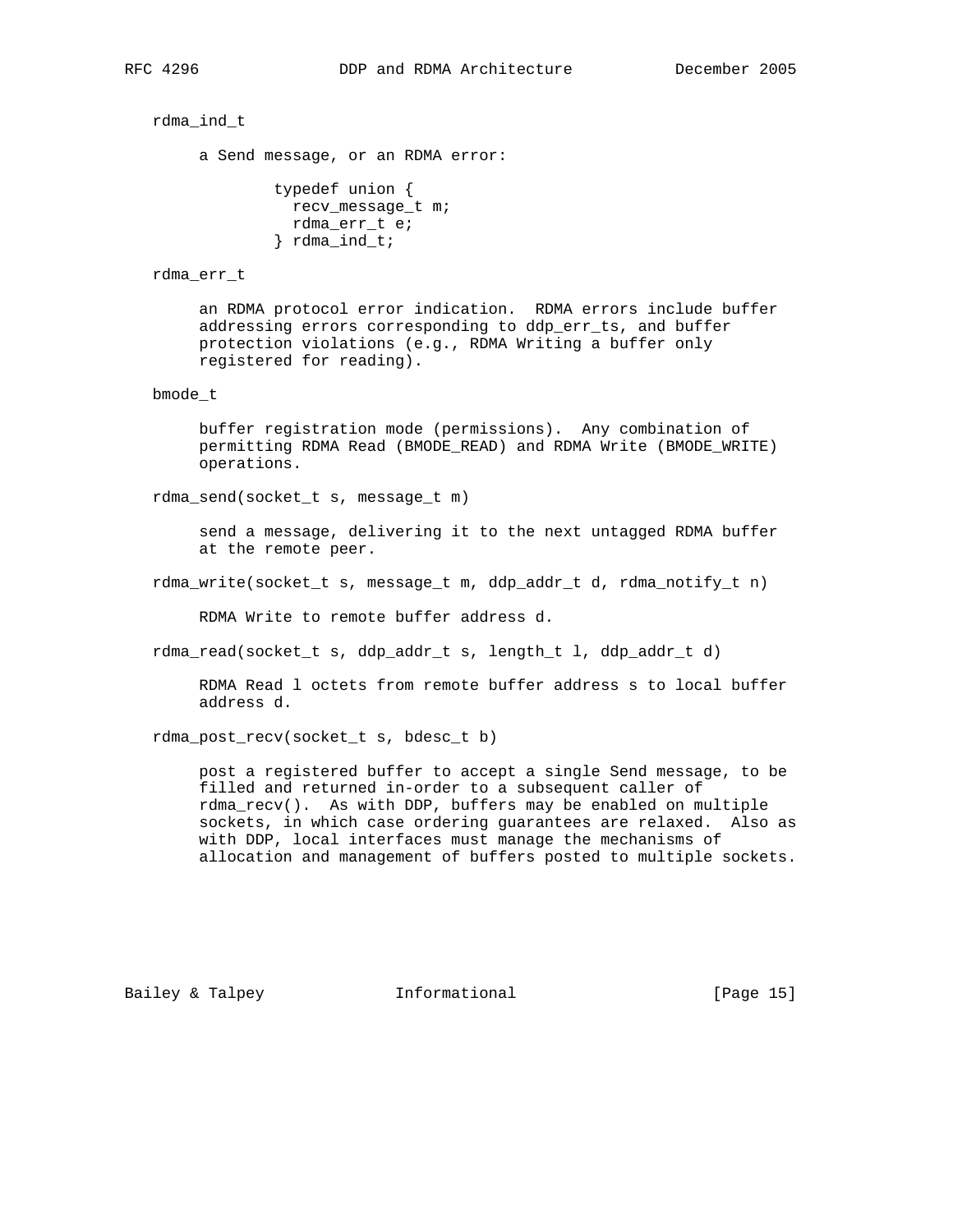rdma\_recv(socket\_t s);

 get the next received Send message, RDMA Write completion identifier, or RDMA error.

rdma\_register(socket\_t s, rdma\_buffer\_t b, bmode\_t mode)

 register a buffer for RDMA on a socket (for read access, write access or both). As with DDP, the same buffer may be registered multiple times on the same or different sockets, and different buffers may refer to portions of the same underlying addressable object.

rdma\_deregister(bhand\_t bh)

remove a registration from a buffer.

rdma\_max\_msizes(socket\_t s)

 get the current maximum Send (max\_untagged) and RDMA Read or Write (max\_tagged) operations that will fit in a single transport message. The values returned by rdma\_max\_msizes() are closely related to the values returned by ddp\_max\_msizes(), but may not be equal.

2.2.2. Transport Characteristics in RDMA

 As with DDP, RDMA can be used on transports with a variety of different characteristics that manifest themselves directly in the service provided by RDMA. Also, as with DDP, the fundamental characteristics of the transport will not be changed by the presence of RDMA.

Like DDP, an RDMA protocol must specify how:

- o set()s,
- o get()s,
- o Send messages, and
- o RDMA Read completions

 are ordered among themselves and how they relate to corresponding operations on the remote peer(s). These relationships are likely to be a function of the underlying transport characteristics.

Bailey & Talpey **Informational** [Page 16]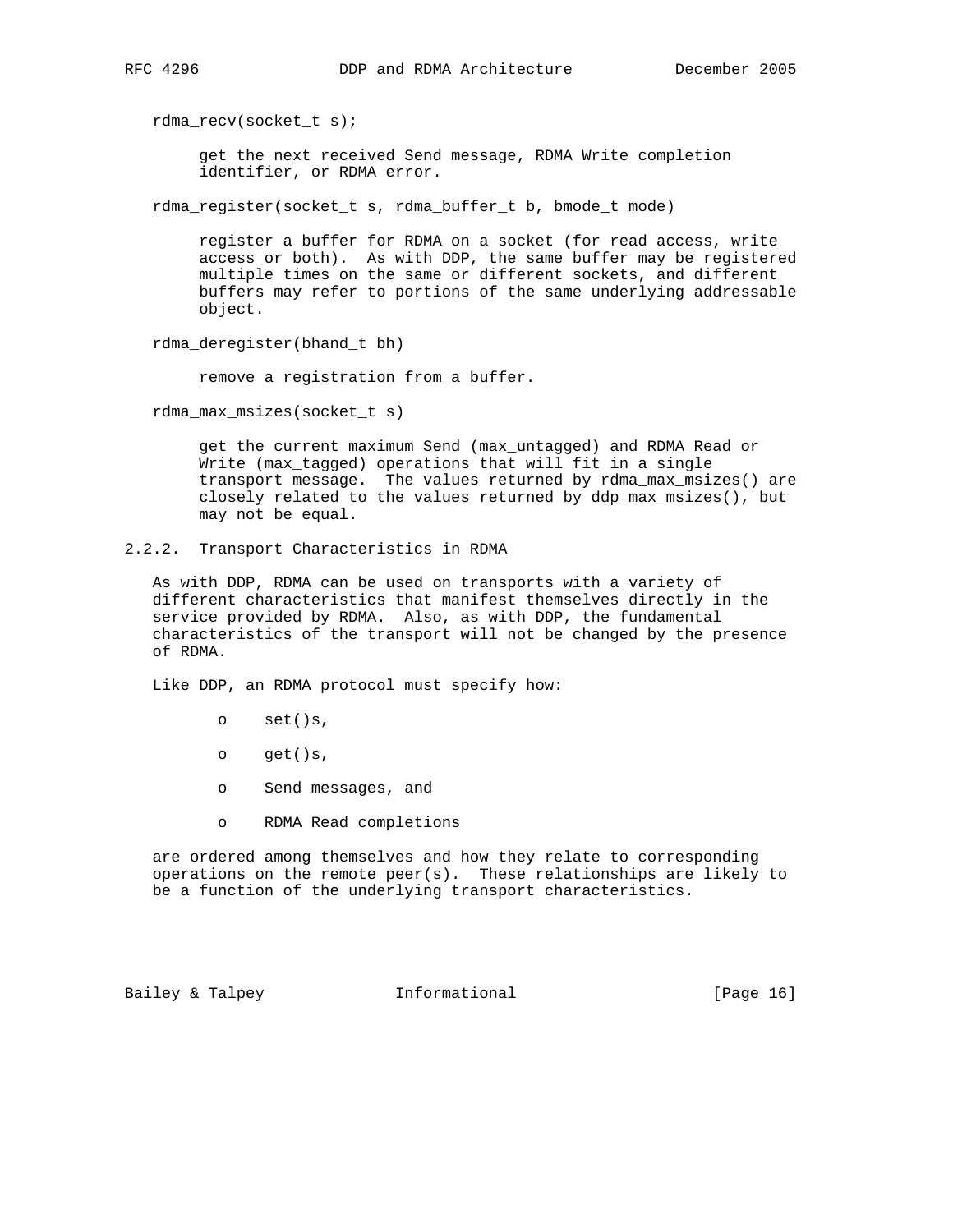There are some additional characteristics of RDMA that may translate poorly to unreliable or multipoint transports due to attendant complexities in managing endpoint state:

- o Send flow control
- o RDMA Read

 These difficulties can be overcome by placing restrictions on the service provided by RDMA. However, many RDMA clients, especially those that separate data transfer and application logic concerns, are likely to depend upon capabilities only provided by RDMA on a point to-point, reliable transport. In other words, many potential Upper Layers, which might avail themselves of RDMA services, are naturally already biased toward these transport classes.

3. Security Considerations

 Fundamentally, the DDP and RDMA protocols themselves should not introduce additional vulnerabilities. They are intermediate protocols and so should not perform or require functions such as authorization, which are the domain of Upper Layers. However, the DDP and RDMA protocols should allow mapping by strict Upper Layers that are not permissive of new vulnerabilities; DDP and RDMAP implementations should be prohibited from 'cutting corners' that create new vulnerabilities. Implementations must ensure that only 'supplied' resources (i.e., buffers) can be manipulated by DDP or RDMAP messages.

 System integrity must be maintained in any RDMA solution. Mechanisms must be specified to prevent RDMA or DDP operations from impairing system integrity. For example, threats can include potential buffer reuse or buffer overflow, and are not merely a security issue. Even trusted peers must not be allowed to damage local integrity. Any DDP and RDMA protocol must address the issue of giving end-systems and applications the capabilities to offer protection from such compromises.

 Because a Steering Tag exports access to a buffer, one critical aspect of security is the scope of this access. It must be possible to individually control specific attributes of the access provided by a Steering Tag on the endpoint (socket) on which it was registered, including remote read access, remote write access, and others that might be identified. DDP and RDMA specifications must provide both implementation requirements relevant to this issue, and guidelines to assist implementors in making the appropriate design decisions.

Bailey & Talpey **Informational** [Page 17]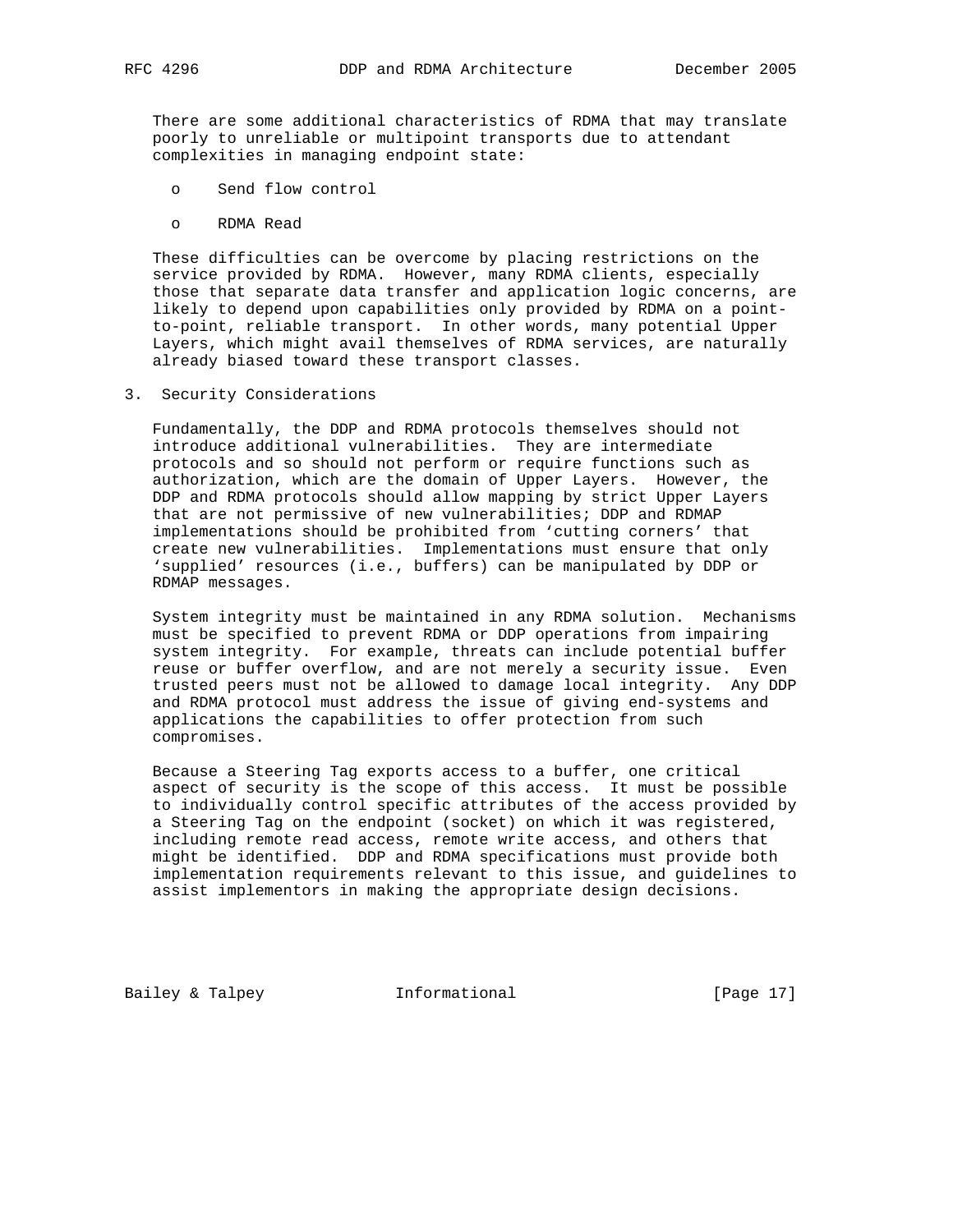For example, it must not be possible for DDP to enable evasion of buffer consistency checks at the recipient. The DDP and RDMA specifications must allow the recipient to rely on its consistent buffer contents by explicitly controlling peer access to buffer regions at appropriate times.

 The use of DDP and RDMA on a transport connection may interact with any security mechanism, and vice-versa. For example, if the security mechanism is implemented above the transport layer, the DDP and RDMA headers may not be protected. Therefore, such a layering may be inappropriate, depending on requirements.

## 3.1. Security Services

 The following end-to-end security services protect DDP and RDMAP operation streams:

 o Authentication of the data source, to protect against peer impersonation, stream hijacking, and man-in-the-middle attacks exploiting capabilities offered by the RDMA implementation.

 Peer connections that do not pass authentication and authorization checks must not be permitted to begin processing in RDMA mode with an inappropriate endpoint. Once associated, peer accesses to buffer regions must be authenticated and made subject to authorization checks in the context of the association and endpoint (socket) on which they are to be performed, prior to any transfer operation or data being accessed. The RDMA protocols must ensure that these region protections be under strict application control.

 o Integrity, to protect against modification of the control content and buffer content.

 While integrity is of concern to any transport, it is important for the DDP and RDMAP protocols that the RDMA control information carried in each operation be protected, in order to direct the payloads appropriately.

- o Sequencing, to protect against replay attacks (a special case of the above modifications).
- o Confidentiality, to protect the stream from eavesdropping.

 IPsec, operating to secure the connection on a packet-by-packet basis, is a natural fit to securing RDMA placement, which operates in conjunction with transport. Because RDMA enables an implementation to avoid buffering, it is preferable to perform all applicable

Bailey & Talpey **Informational** [Page 18]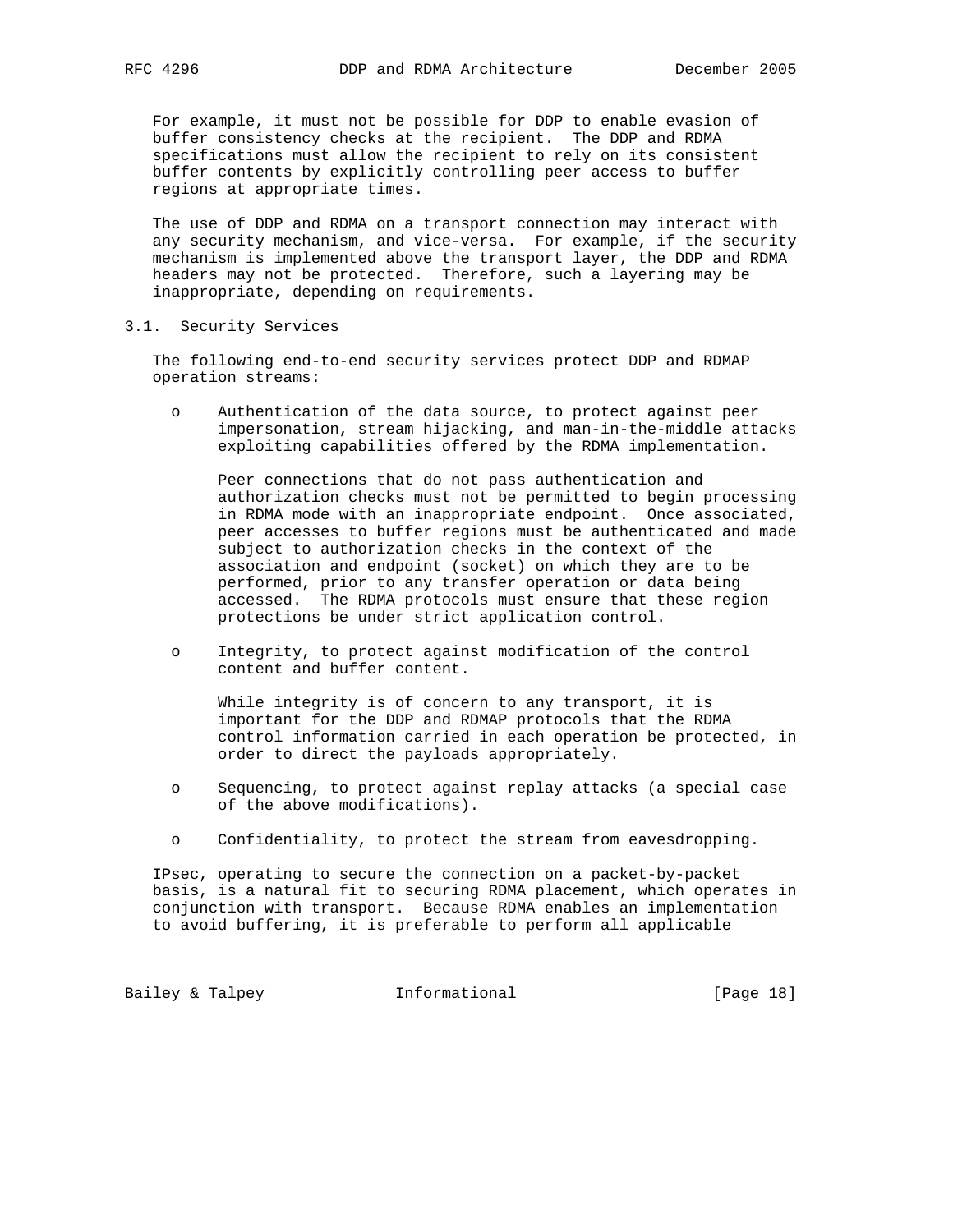security protection prior to processing of each segment by the transport and RDMA layers. Such a layering enables the most efficient secure RDMA implementation.

 The TLS record protocol, on the other hand, is layered on top of reliable transports and cannot provide such security assurance until an entire record is available, which may require the buffering and/or assembly of several distinct messages prior to TLS processing. This defers RDMA processing and introduces overheads that RDMA is designed to avoid. In addition, TLS length restrictions on records themselves impose additional buffering and processing for long operations that must span multiple records. TLS therefore is viewed as potentially a less natural fit for protecting the RDMA protocols.

 Any DDP and RDMAP specification must provide the means to satisfy the above security service requirements.

 IPsec is sufficient to provide the required security services to the DDP and RDMAP protocols, while enabling efficient implementations.

#### 3.2. Error Considerations

 Resource issues leading to denial-of-service attacks, overwrites and other concurrent operations, the ordering of completions as required by the RDMA protocol, and the granularity of transfer are all within the required scope of any security analysis of RDMA and DDP.

 The RDMA operations require checking of what is essentially user information, explicitly including addressing information and operation type (read or write), and implicitly including protection and attributes. The semantics associated with each class of error resulting from possible failure of such checks must be clearly defined, and the expected action to be taken by the protocols in each case must be specified.

 In some cases, this will result in a catastrophic error on the RDMA association; however, in others, a local or remote error may be signalled. Certain of these errors may require consideration of abstract local semantics. The result of the error on the RDMA association must be carefully specified so as to provide useful behavior, while not constraining the implementation.

#### 4. Acknowledgements

 The authors wish to acknowledge the valuable contributions of Caitlin Bestler, David Black, Jeff Mogul, and Allyn Romanow.

Bailey & Talpey **Informational** [Page 19]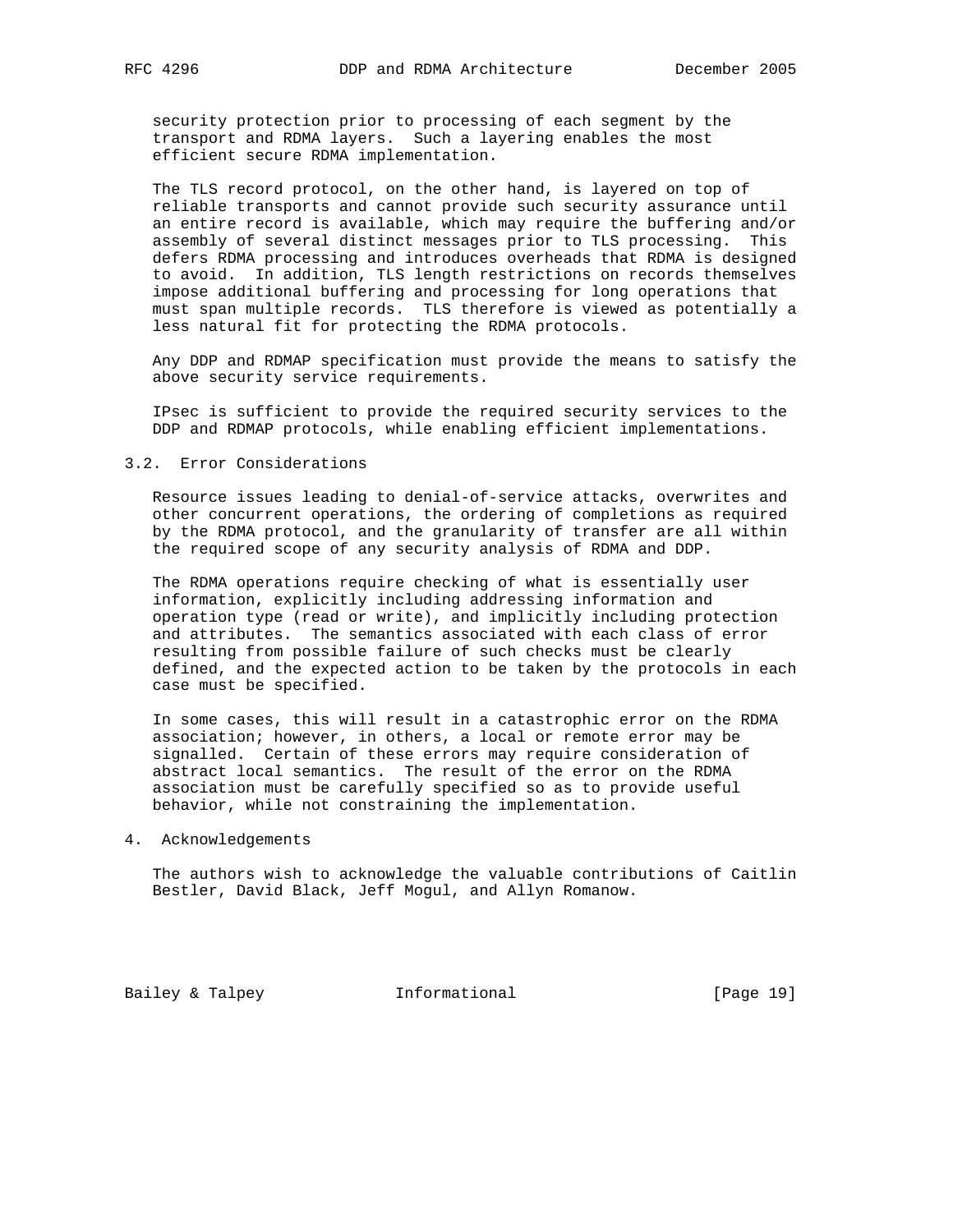## 5. Informative References

- [FCVI] ANSI Technical Committee T11, "Fibre Channel Standard Virtual Interface Architecture Mapping", ANSI/NCITS 357- 2001, March 2001, available from http://www.t11.org/t11/stat.nsf/fcproj.
- [IB] InfiniBand Trade Association, "InfiniBand Architecture Specification Volumes 1 and 2", Release 1.1, November 2002, available from http://www.infinibandta.org/specs.
- [MYR] VMEbus International Trade Association, "Myrinet on VME Protocol Specification", ANSI/VITA 26-1998, August 1998, available from http://www.myri.com/open-specs.
- [ROM] Romanow, A., Mogul, J., Talpey, T., and S. Bailey, "Remote Direct Memory Access (RDMA) over IP Problem Statement", RFC 4297, December 2005.
- [SCTP] Stewart, R., Xie, Q., Morneault, K., Sharp, C., Schwarzbauer, H., Taylor, T., Rytina, I., Kalla, M., Zhang, L., and V. Paxson, "Stream Control Transmission Protocol", RFC 2960, October 2000.
- [SDP] InfiniBand Trade Association, "Sockets Direct Protocol v1.0", Annex A of InfiniBand Architecture Specification Volume 1, Release 1.1, November 2002, available from http://www.infinibandta.org/specs.
- [SRVNET] R. Horst, "TNet: A reliable system area network", IEEE Micro, pp. 37-45, February 1995.
- [VI] D. Cameron and G. Regnier, "The Virtual Interface Architecture", ISBN 0971288704, Intel Press, April 2002, more info at http://www.intel.com/intelpress/via/.

Bailey & Talpey **Informational** [Page 20]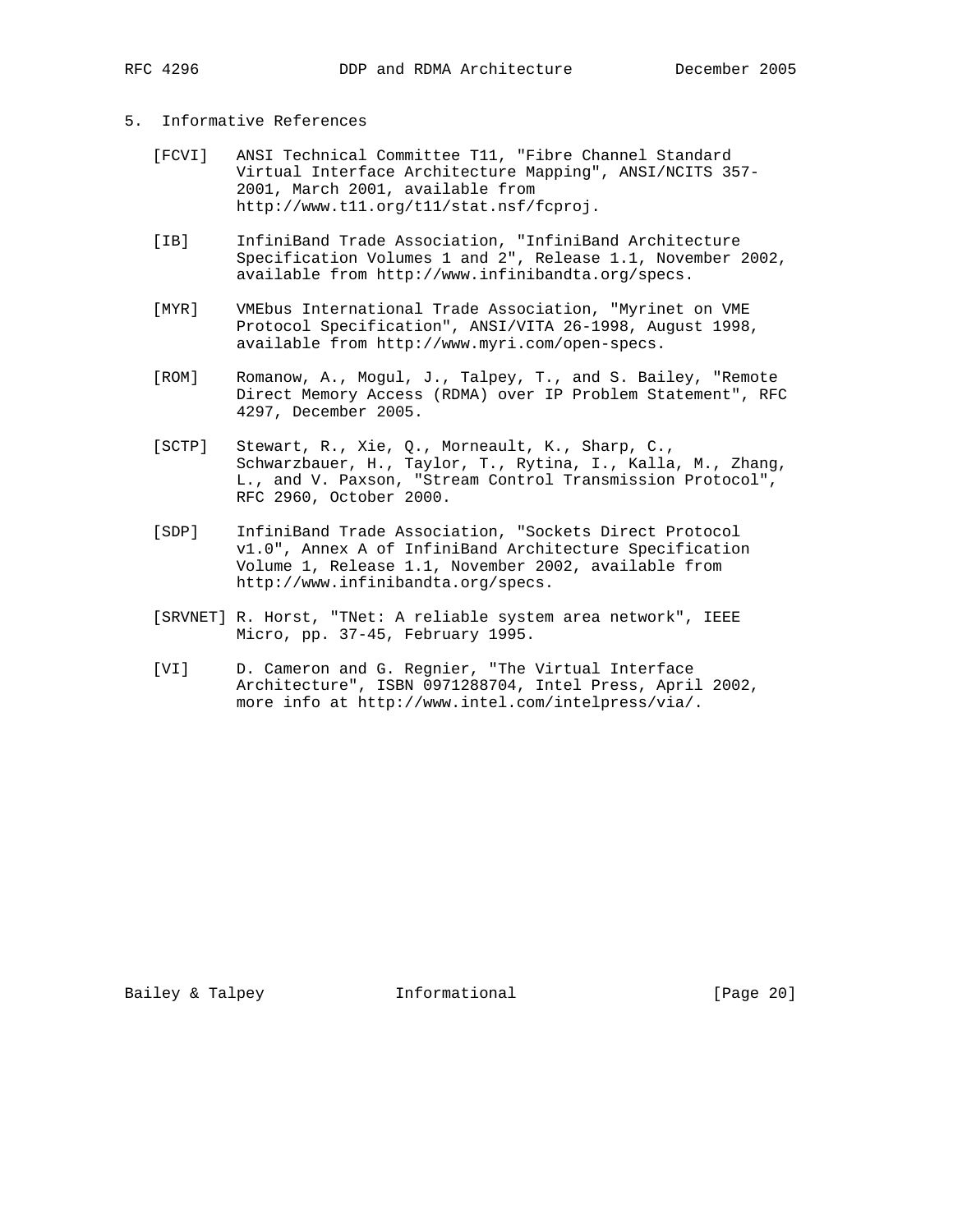Authors' Addresses

 Stephen Bailey Sandburst Corporation 600 Federal Street Andover, MA 01810 USA USA

 Phone: +1 978 689 1614 EMail: steph@sandburst.com

 Tom Talpey Network Appliance 1601 Trapelo Road Waltham, MA 02451 USA

 Phone: +1 781 768 5329 EMail: thomas.talpey@netapp.com